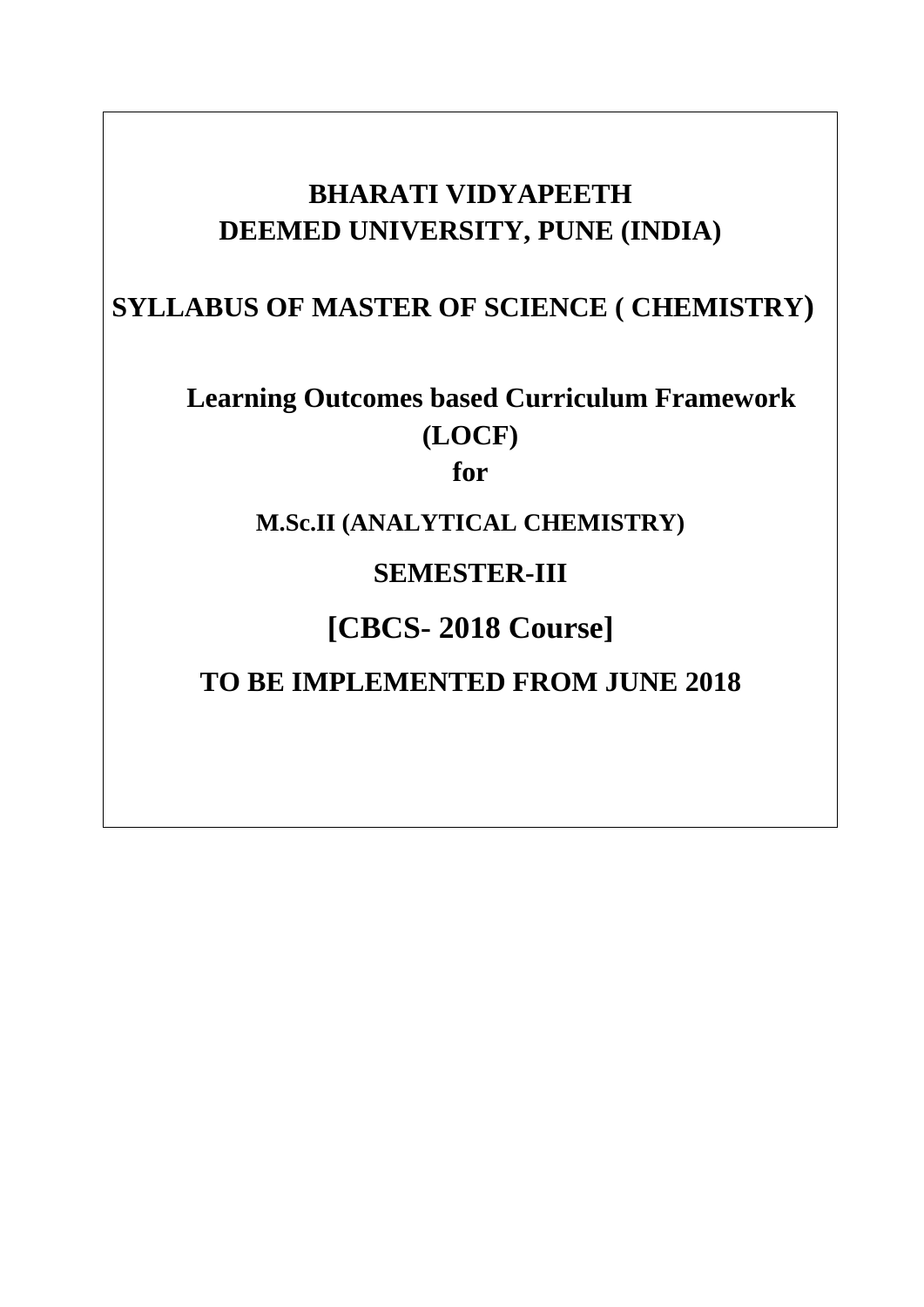# **M.Sc.II (ANALYTICAL HEMISTRY)**

# **SEMESTER-III**

## **PGAC- 301 : THERMAL, RADIO AND ELECTROANALYTICALMETHODS**

## **Total Credits: 04 Total Lectures: 60Hrs**

## **Course Learning Outcomes:**

At the end of course student will be able to –

- CO 1 : To study polarography and advancement in polarography. CO 2 : Study of voltametry method of analysis CO 3 : Study of coulometry with its limitations and applications CO 4 : Study of amperometry and their applications CO 5 : To know about radioanalytical methods of analysis and their principles and applications.
- CO 6 : To know about thermal methods of analysis like TGA, DTA and DSC.
- CO 7 : To understand spectroelectrochemistry and their applications

## **Course Content:**

#### **1) Introduction to Electroanalytical methods:**

## **A) Classical polarography**:

Principles, construction and working of DME, polarographic wave, Factors affecting the wave, role of supporting electrolyte, maxima suppressor and  $N_2$ flushing, Applications.

**B)** Advancements in polarography:

Electrodes, excitation signals, DC polarography pulse and differential pulse polarography, square wave polarography.

#### **2) Voltametry:**

Principles, instrumentation, linear sweep voltammetry, hydrodynamic and cyclic voltammetry, Stripping voltammetry, applications.

## **3) Coulometry:**

Theory, principles, Instrumentation, various coulometers, coulometric titrations, advantages, limitations and applications.

## **4) Amperometry:**

Principles, instrumentation, amperometric titrations, applications.

## **5) Radioanalytical methods of analysis :**

**a)** Neutron activation analysis, principle, technique, steps involved in neutron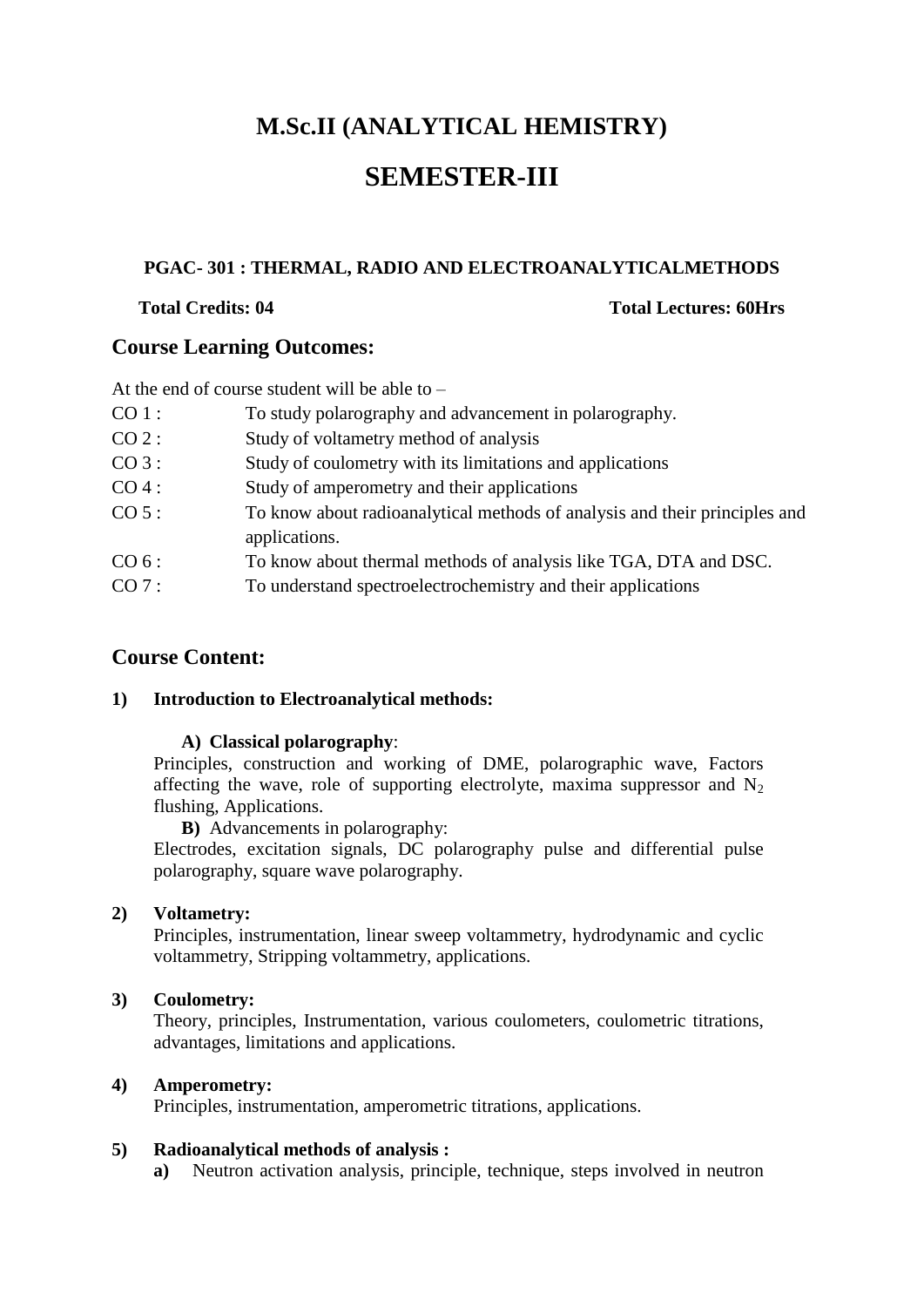activation analysis. Radiochemical and instrumental methods of analysis, important applications of NAA.

- **b)** Isotope dilution analysis-principle and types of isotope dilution analysis. Typical applications of isotope dilution analysis.
- **c)** Radiometric titrations–principle and techniques based on complex formation and precipitation, Radiometric titration curves for estimation of ions from their mixture.

## **6) Thermal Methods of Analysis :**

Effect of heat on Materials, Chemical decomposition and TG curves, Analysis of TG curve to show nature of decomposition reactions , the product and qualities of compounds expelled, applications, instrumentation , TG in controlled atmosphere DTA: instrumentation and Methodology, applications, DSC: theory, instrumentation and applications, Thermometric titrations and applications.

## **7) Spectroelectrochemistry:**

Principle and applications of spectroelectrochemistry and chemically modified electrodes and electrochemical sensors.

- **1)** Introduction to instrumental analysis By R. D. Braun McGraw Hill (1987).
- **2)** Instrumental methods of chemical analysis By H.H. Willard, L.L. Merrit, Jr. J.A. Dean and F.A. Settle Jr. Sixth Edition CBS (1986).
- **3)** Thermal analysis By W.W. Wendlandt, John Willy, N.Y. (1986).
- **4)** Fundamentals of analytical chemistry By D.A. Skoog, D.M. West and H.J. Holler, Sixth Edition (1992).
- **5)** Cyclic Voltametry and Frontiers of electrochemistry By N. Noel and K.I. Vasu, IBH, New Delhi (1990).
- **6)** Essentials of Nuclear Chemistry, H. J. Arnikar, Wilay Eastern Limited, Fourth edition (1995).
- **7)** Principles of Instrumental Analysis, D.A. Skoog, F.J. Holler and J.A. Nieman, Fifth Edition, Saunders College Publishers (1998).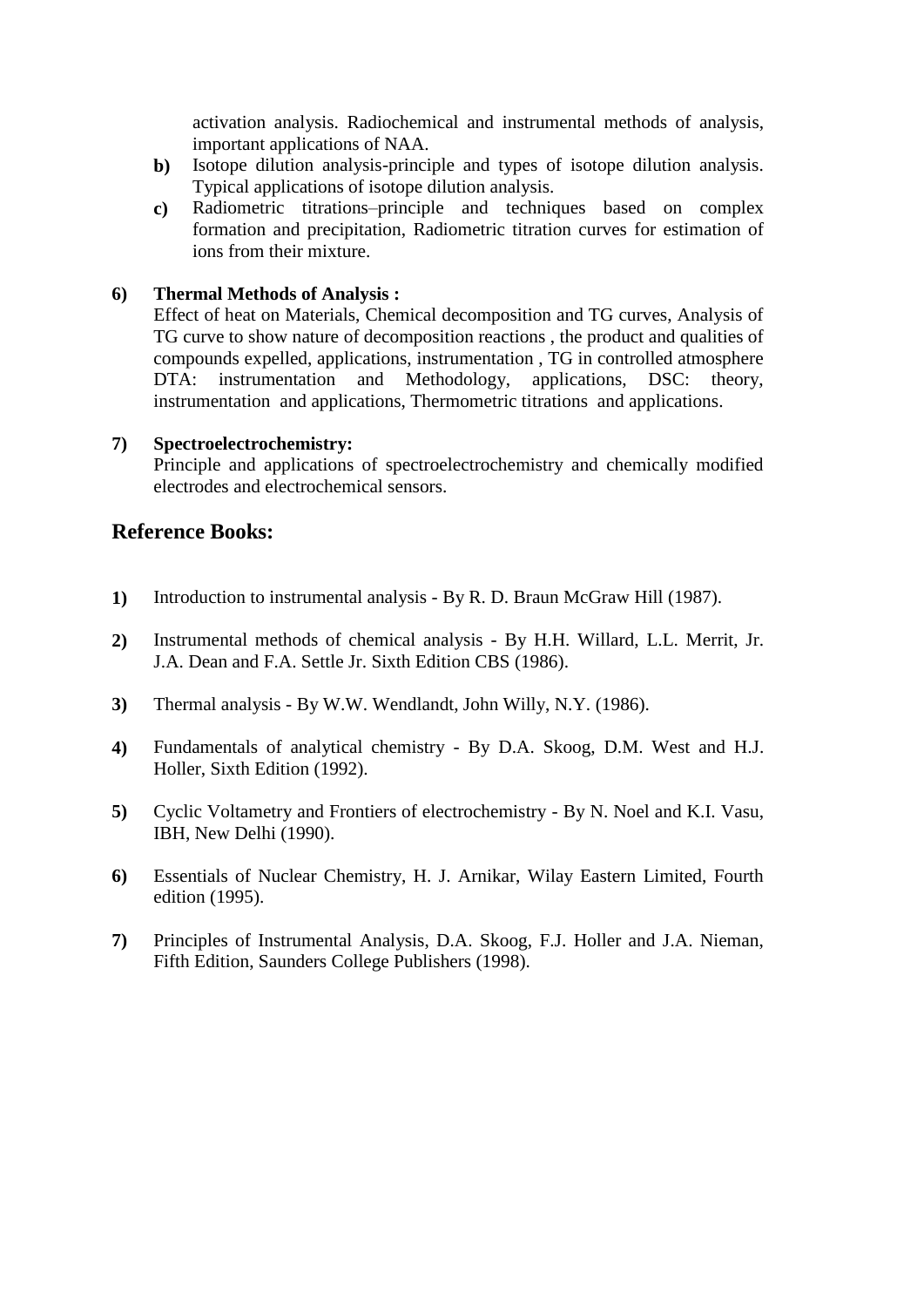## **PGAC- 302 : MODERN ASPECTS OF ANALYTICAL CHEMISTRY**

## **Total Credits: 04 Total Lectures: 60Hrs**

## **Course Learning Outcomes:**

| $CO 1$ : | To study about RC and LC circuits, Ohms Law, Krichhoffs Law, Faradays      |
|----------|----------------------------------------------------------------------------|
|          | electrolysis and its applications.<br>Laws of                              |
| CO 2:    | To learn about semiconductors and its aspects.                             |
| $CO3$ :  | To learn about amplifiers, NPN and PNP transistors.                        |
| $CO4$ :  | To understand digital electronics in brief                                 |
| CO 5:    | To know about minerals and ores like ilmenite, monazite, chalcopyrite etc. |
| CO 6:    | To study about analysis of steels.                                         |
| CO7:     | To study the analysis of copper based alloys.                              |
| CO 8:    | To know about estimation of micronutrients, nitrogen, phosphorus,          |
|          | potassium etc, from fertilizer samples                                     |
| CO9:     | To understand analysis of cement and its aspects.                          |

## **Course Content:**

## **A) Electronics in Chemical Instrumentation.**

## **1) Introduction to Components :**

Resistors, capacitors, inductors, transformers, charging and discharging of condensers, LC and RC circuits, parallel circuits, Ohm's law. Kirchhoff's law, Faradays laws of electrolysis and its applications.

## **2) Semiconductors :**

Classification of semiconductors on the basis of band theory, Intrinsic and Extrinsic semiconductors, p-n junctions, basic principles of operations, p-n diode and its applications, Zener diode and its use in voltage regulation. Light emitting diodes, photodiodes and photo resistors.

## **3) Amplifiers :**

Classification of amplifiers depending on coupling, mode of operation and frequency response NPN and PNP transistors.

## **4) Digital electronics:**

Binary number, Decimal number and their conversion Binary addition of 4 bit number, logic gates, AND, OR, NOT, NAND, NOR, block diagram of computer, modem PC specification, IC (integrated circuits), classification, characteristic of ICS.

## **B) Modern Techniques of Analysis of Selected Inorganic Materials :**

## **5) Analysis of Minerals and Ores:**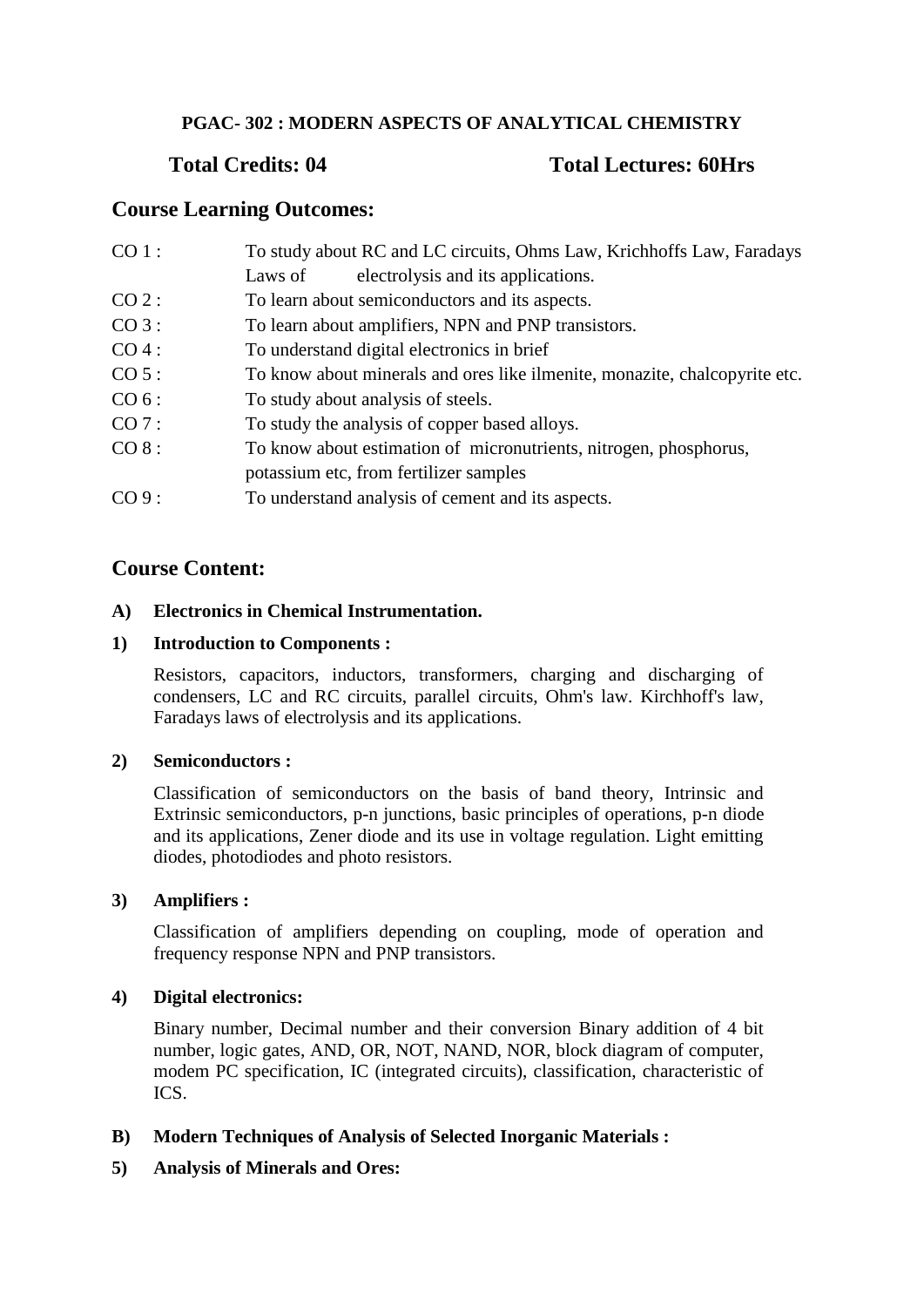Principles underlying the separation and determination of constituents of minerals and ores like chalcopyrite, ilmenite, monazite, etc.

## **6) Analysis of steels:**

Analysis of steels for the determination of elements like carbon, sulphur, silicon, phosphorus, boron, chromium, tungsten, molybdenum, vanadium, nickel, etc.

## **7) Analysis of copper based alloys :**

Alloys such as brass, bronze, gun metal, etc.

## **8) Analysis of Fertilizers:**

Estimation of macronutrients, nitrogen, phosphorus, potassium from fertilizer samples. Estimation of micronutrients like boron, manganese, zinc and molybdenum.

## **9) Analysis of cement :**

Introduction, composition and ingredients in cement. Principles in the analysis of cement. Analysis of silica, calcium, iron etc. by different methods of analysis.

- **1)** Introduction to chemical Analysis By R.D. Braun, McGraw Hill 1987.
- **2)** Instrumental Methods of Analysis By H.H. Willard, L.L. Merritt Jr, J. A. Dean and F.A. Settle Jr. 6th Edition, CBS publishers and distributors (1986).
- **3)** Principles of Instrumental Analysis By D.A. Skoog, F.J.Holler and T.A.Nieman, 5th edition, Saundess College Publishers.
- **4)** Voegel's Textbook of Quantitative Chemical analysis, Fifth edition By G.H.Jeffery, J. Basset, J. Mendham and R.C. Denney, ELBS (1997).
- **5)** Standard methods of chemicals analysis F.J. Welcher - Sixth edition, Volume two - Part-B. Robert E. Krieger publishing company, Malabar, Florida, (1975).
- **6)** Standard methods of chemical analysis : F.J. Welcher - Sixth edition, Volume three - Part-B. Robert E. Krieger publishing company, Malabar, Florida (1975).
- **7)** Digital electronics by Malvino.
- **8)** Fundamentals of electronics U. K. Mehata.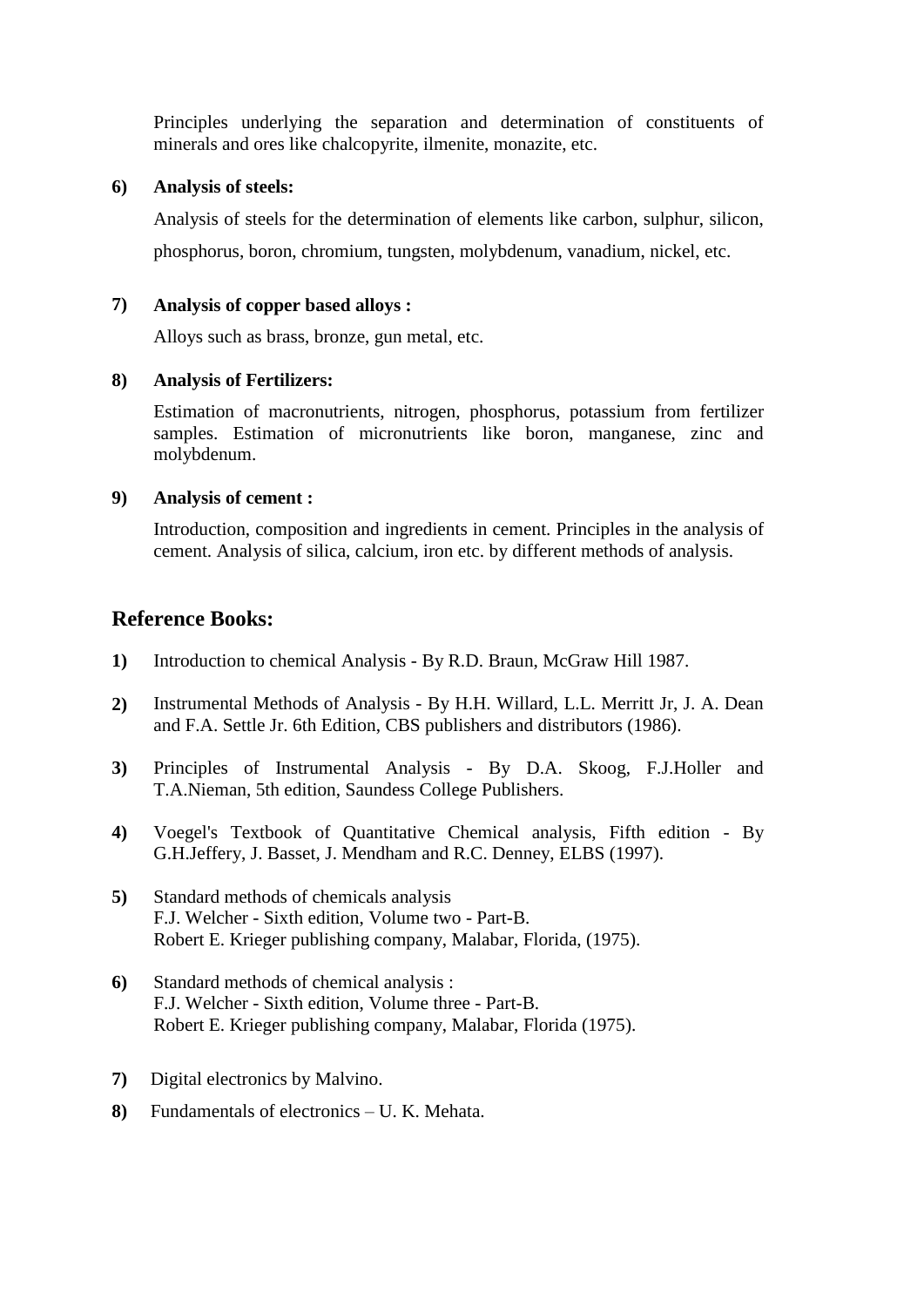## **PGAC- 303 : RECENT ANALYTICAL TECHNIQUES Total Credits-04 Total Lectures – 60Hrs**

#### **Course learning outcomes**

| $CO1$ :  | To study and understand about electromagnetic radiation, analysis of EMR,                                  |
|----------|------------------------------------------------------------------------------------------------------------|
|          | laser based techniques in analytical spectroscopy                                                          |
| $CO 2$ : | Study in brief Atomic absorption spectroscopy and their aspects                                            |
| CO3:     | Study in brief mass spectroscopy, MS- MS principle and its applications.                                   |
| $CO4$ :  | To know about methods of clinical analysis in body fluids and human<br>nutrition                           |
| CO 5:    | Learn and understand automated analysis.                                                                   |
| CO 6:    | Study the analysis of degradation of alcohol suitable material, sulphonated<br>and unsulphonated material. |

## **Course Content:**

## **1. Analytical Spectroscopy**

- I. Electromagnetic radiation, properties, interaction of radiation with matter, classification of analytical methods based on EMR spectrum.
- II. Instrumentation: Sources of radiations, monochromators, sample containers, detectors for various types of radiations.
- III. Types of Analysis of EMR : Absorption, Beer's law, Deviations from Beer's law; instrumental causes for deviations from Beer's law; instrumental noise, chemical causes for deviations from Beer's law.
- IV. Laser Based Technique: Atomic fluorescence spectroscopy, resonance ionization spectroscopy, laser enhanced ionization, principle, types of transition tunable laser, classification of medium pumping and controlling mechanism, instrumentation, detecting of various gases, liquid and solids, sources, cell, monochromators, detector.

## **2. Atomic Absorption Spectroscopy**

Theory, sources, burners, atomic emission spectra, atomic absorption spectra, effect of temperature on emission, absorption and fluorescence, electrothermal atomizers, radiation sources for atomic absorption methods, Instrumentation for AAS, spectral interferences, applications in Industry.

## **3. 3. Mass Spectroscopy**

Inductively coupled plasma and direct current plasma emission spectroscopy. Atomic and molecular mass spectrometry including ICP-MS and tandem mass spectroscopy, MS-MS principle, instrumentation, applications.

## **4. Methods of Clinical Analysis :**

## **1) Body fluids :**

Composition and detection of abnormal levels of certain constituents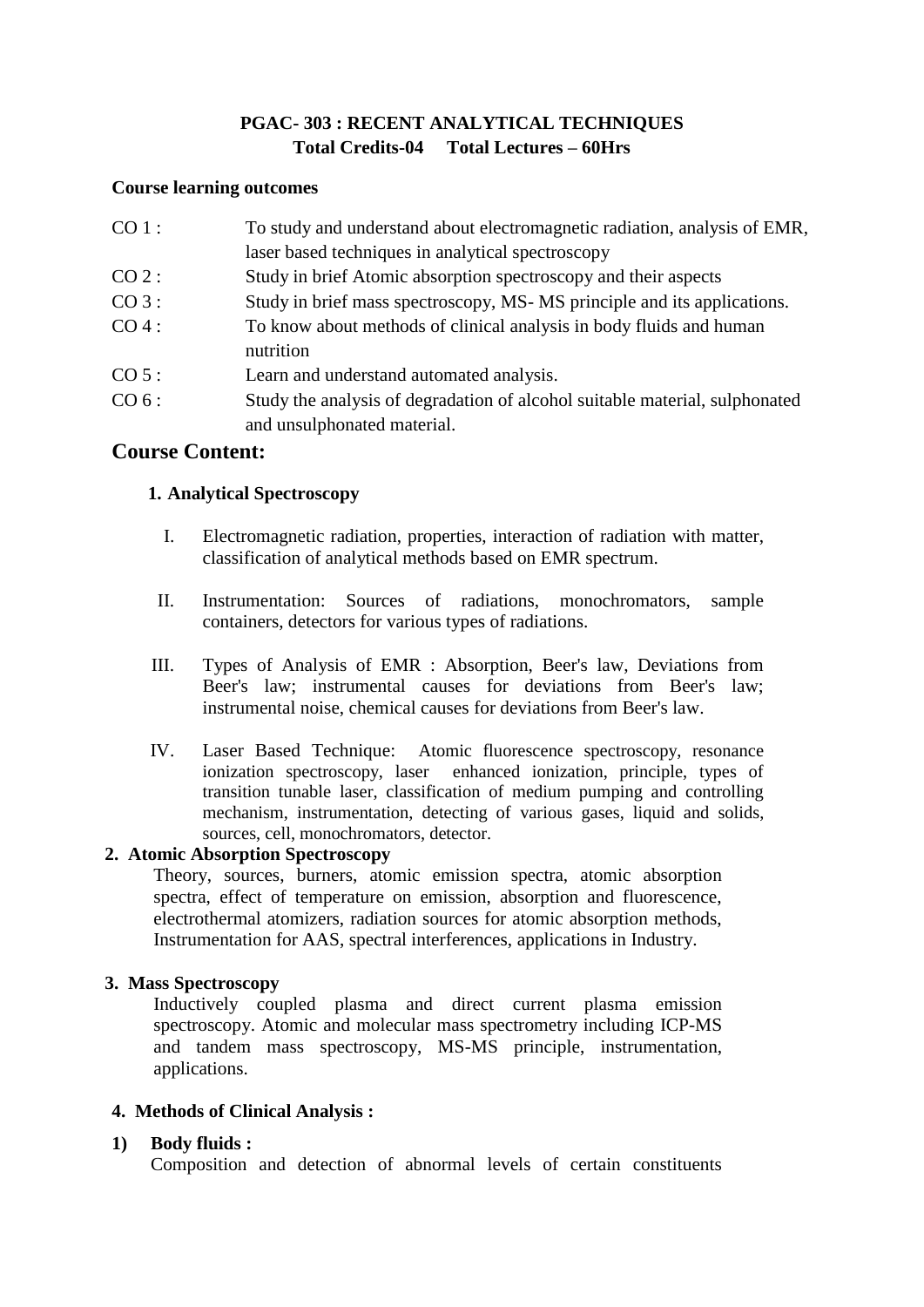leading to diagnosis of diseases. Analysis of Physiological fluids - urine, blood and serum, physiological and nutritional significance of water soluble and fat-soluble vitamins, minerals, analytical techniques for vitamins including microbiological techniques.

## **2) Human - nutrition :**

Estimation of enzymes, carbohydrates, essential amino acids, proteins and lipids.

## **Automated Analysis :**

Automated laboratory analysis, computerization, automated laboratory apparatus - continuous flow analyzers, flow injection analyzers, discrete sample analysis, centrifugal force analyzers, automatic titrators, robots, process control - processcontrol analyzers.

## **Analysis of detergents :**

General scheme of analysis, sampling, Alcohol soluble materials, Test for sulphonated and unsulphonated material.

- **1)** Encyclopedia of analytical chemistry.
- **2)** Introduction to instrumental analysis By R.D. Braun McGraw Hill (1987).
- **3)** Instrumental methods of chemical analysis By H.H. Willard, L.L. Merrit, Jr. J.A. Dean and F.A. settle, Jr. Sixth Edition CBS, (1986).
- **4)** Analytical chemistry of foods By Ceiwyn S. James. Blackie academic and professional - Chapman and Hall publisher, Madras, 1st Edn. (1995).
- **5)** Introduction to food science and technology food science and technology series - By G.F. Stewart and M.A. Amerine, Academic Press.
- **6)** Chemical analysis of food By Pearson.
- **7)** Practical Biochemistry in clinical Medicine By R.L.Nath, Academic Publishers, Calcutta 2nd Edn. (1990).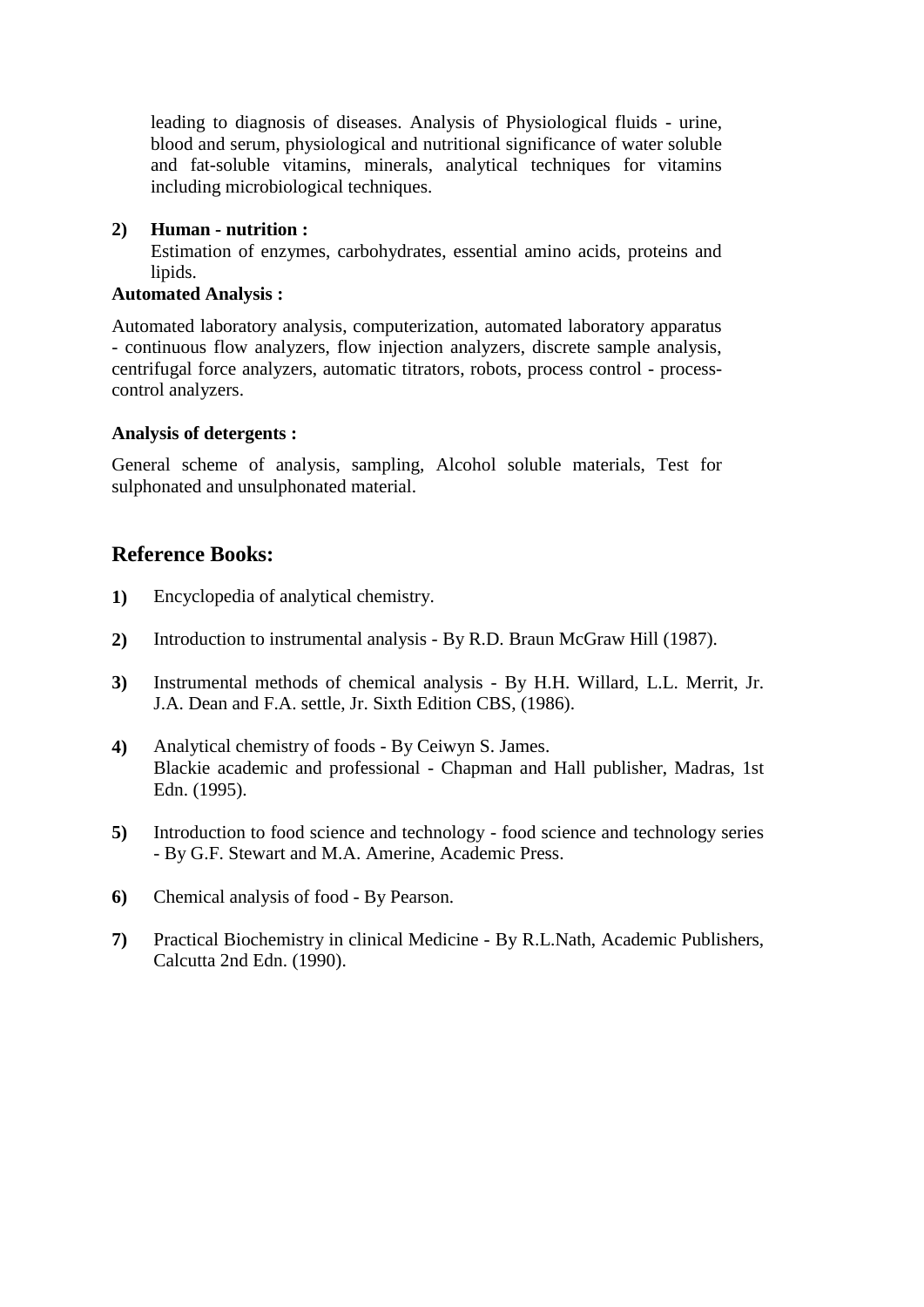## **PGAC- 304 : ANALYSIS OF PHARMACEUTICALS**

## **Credits-04 Total Lectures – 60Hrs**

#### **Course learning outcomes**

| CO 1:   | To study the Drug Laws, Govt. Act and its schedules                          |
|---------|------------------------------------------------------------------------------|
| CO 2:   | To know about LD50, ED50 and clinical trials.                                |
| CO3:    | To understand relative quality system, ISO, WHO and applications in          |
|         | pharmaceutical<br>industries.                                                |
| $CO4$ : | To know about impurities like pharmacopoeias, monographs etc.                |
| $CO5$ : | To know principles of assays of few drugs.                                   |
| CO 6:   | To study about dosage forms, their classifications and standards for various |
|         | dosage forms.                                                                |
| CO7:    | To study pathways of degradation and calculations of shelf life.             |
|         |                                                                              |

## **Course Content:**

## **1) Introduction :**

## **Drug laws and schedules:**

Drug and Cosmetics Act: Govt. Analyst, Drug Inspector, Requirement for approval of quality control laboratories, Administrative, Analytical and Executive bodies for analytical purpose, Introduction of new drugs.

## **2) Good Laboratory Practices:**

LD<sub>50</sub>, ED<sub>50</sub>, Teratogenicity, Mutagenicity, Clinical Trials, etc.

## **3) Relative Quality System:**

ISO, WHO etc. and their application in Pharmaceutical industry, Regulatory requirements related to current good, manufacturing practices in Pharmaceutical industry [Q. C. areas], Quality assurance, Quality control [Documents and Formats], Validation and Analytical methods.

## **4) Impurities:**

Introduction to Pharmacopoeias and Monographs; Sources and types of impurities, Tests for purity, Limits of impurities, Factors considered for fixing limits and limit tests, Limit tests for chloride, sulphate, heavy metals, arsenic, iron and lead.

## **5) Quantitative Assay :**

Principles of assays of following drugs:

Aspirin, Trimethoprim, Aminophylline, Calcium gluconate, Hydrogen peroxide, Ascorbic acid, Ferrous sulphate, Ciprofloxacin, Insulin.

## **6) Quality Control of Dosage Forms :**

Introduction to dosage forms and their classification, Quality control, standards for various dosage forms i.e. Tablet, Capsule, Parentrals, Injections, Powders, Ointments,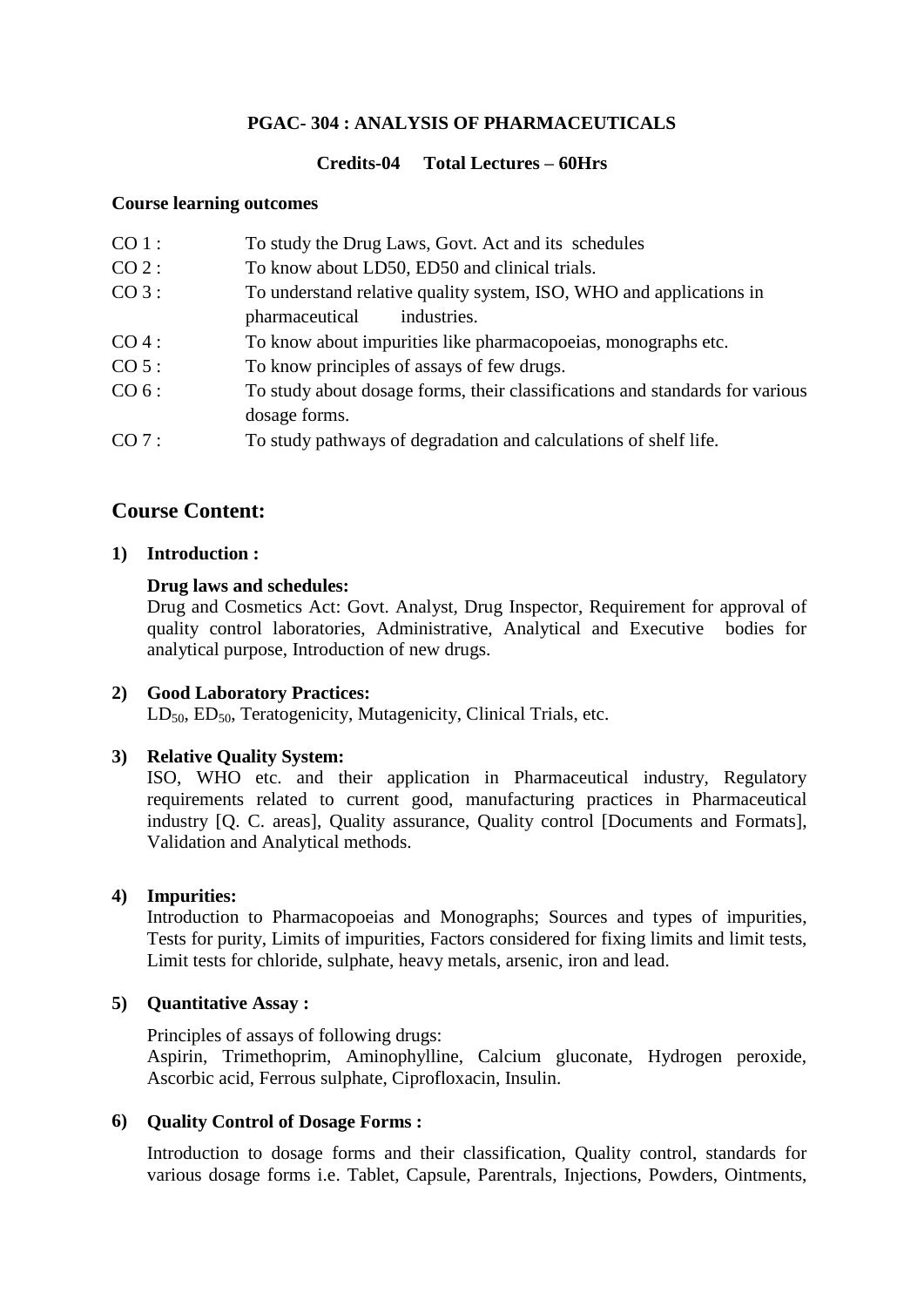Creams, Solutions, Suspensions, Emulsions.

Test for sterility, Microbial assay of antibiotics and vitamins, Microbial limit tests, Quality control of Glass, Plastic, Rubber containers and closures. Inprocess quality control, statistical quality control.

## **7) Stability studies**

Introduction, Pathways of degradation, Calculation of shelf life.

- **1)** Pharmacopoeia of India, Vol. I and Vol. II ; Published By Government of India, Ministry of Health and Family Welfare, [Latest edition.]
- **2)** United States Pharmacopoeia, Published By British Pharmacopoeia Commission.
- **3)** British Pharmacopoeia, Vol. I and II, Published By British Pharmacopoeia Commission.
- **4)** Pharmaceutical Analysis, Vol. I and II By A. V. Ksture, S. G. Wododkar, K.R. Mahadik and H. More.
- **5)** Practical Pharmaceutical Chemistry, Vol. I and II By A. H. Beckett and J. B. Stalake, [C. B. S. Publishers, Delhi.]
- **6)** Modern Dispensing Pharmacy By Dr. A. P. Pawar and R. S. Gaud, [Carrer Publications, Second Edition.]
- **7)** Pharmaceutical Microbiology and Biotechnology By Dr. C. R. Kokare, [Nirali Publication, Third Edition.]
- **8)** Pharmaceutical facilities, [Design, layout and validation] by Dr. Manohar A. Potdar .
- **9)** Pharmaceutical Quality Assurance by Dr. Manohar A. Potdar .[ NiraliPrakashan]